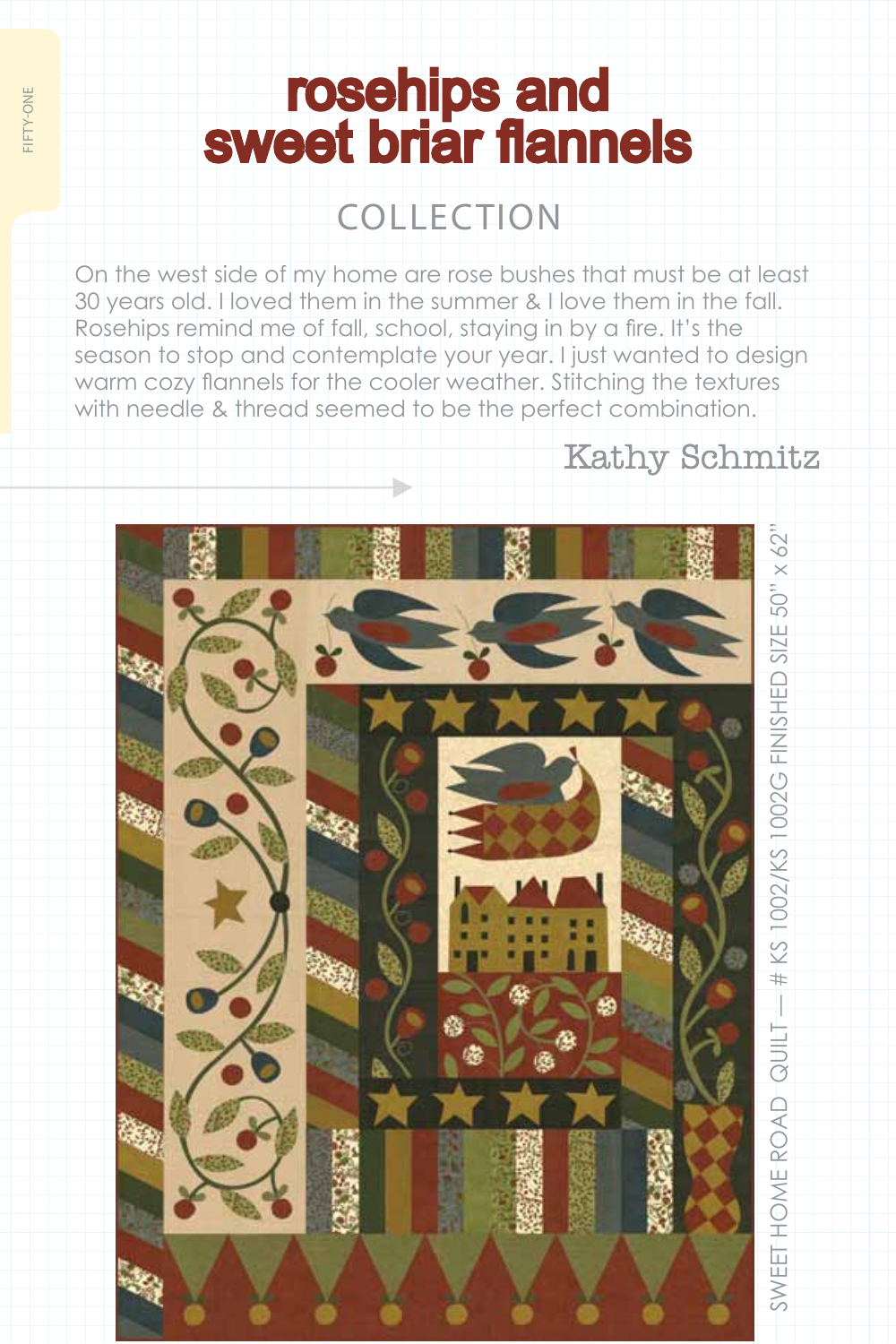







FIFTY-TWO fifty-two

5746 11F

5746 11F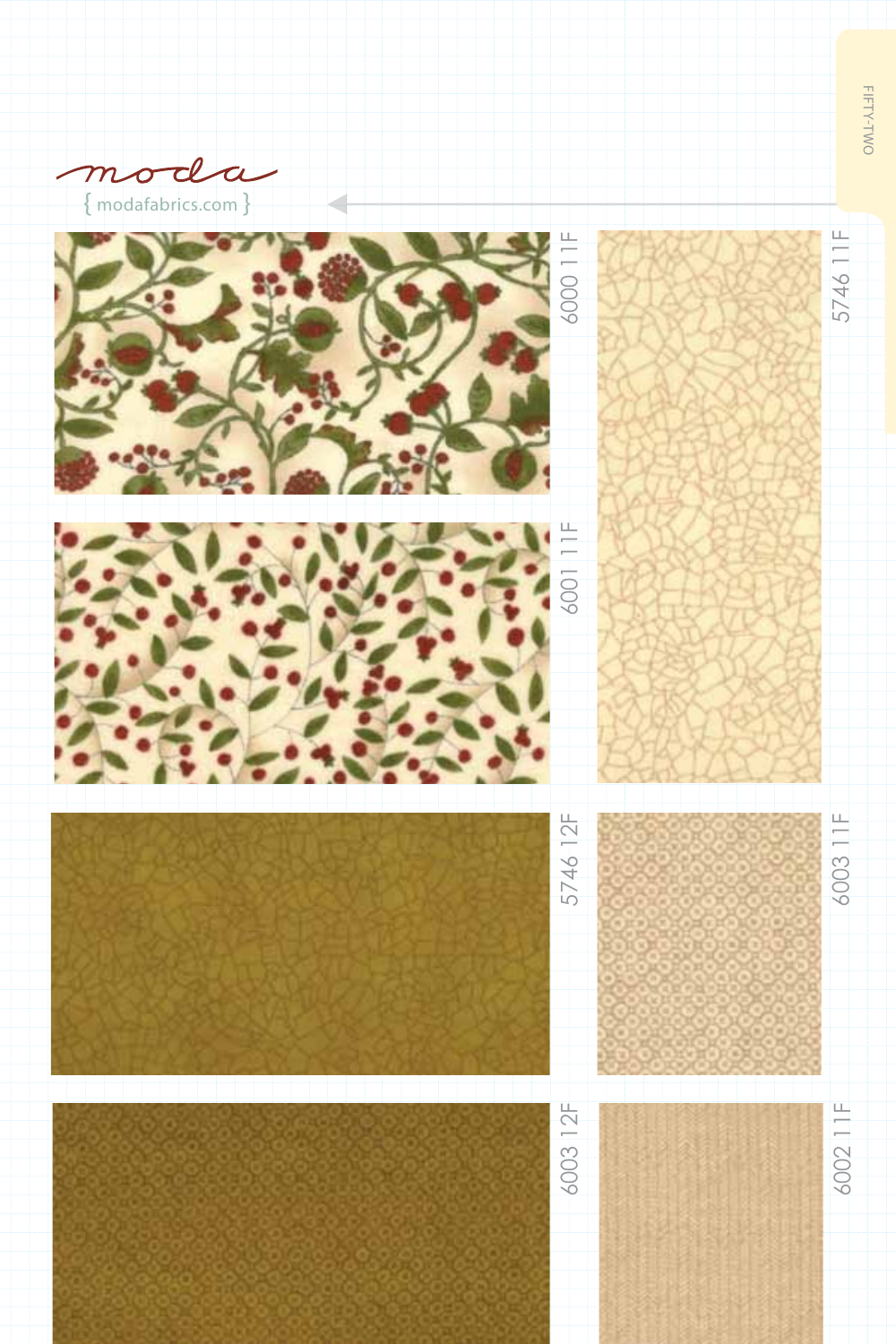## Try this pat tern on for size bedtime story pajamas by oliver + s #os-008bt2

**4**

**4 2 1/2**

**1/2**

A (1/2-4)

017

0056



CORIE 3<br>COMPEZ 2<br>COMPEZ 2

**2**

fifty-three

FIFTY-THREE

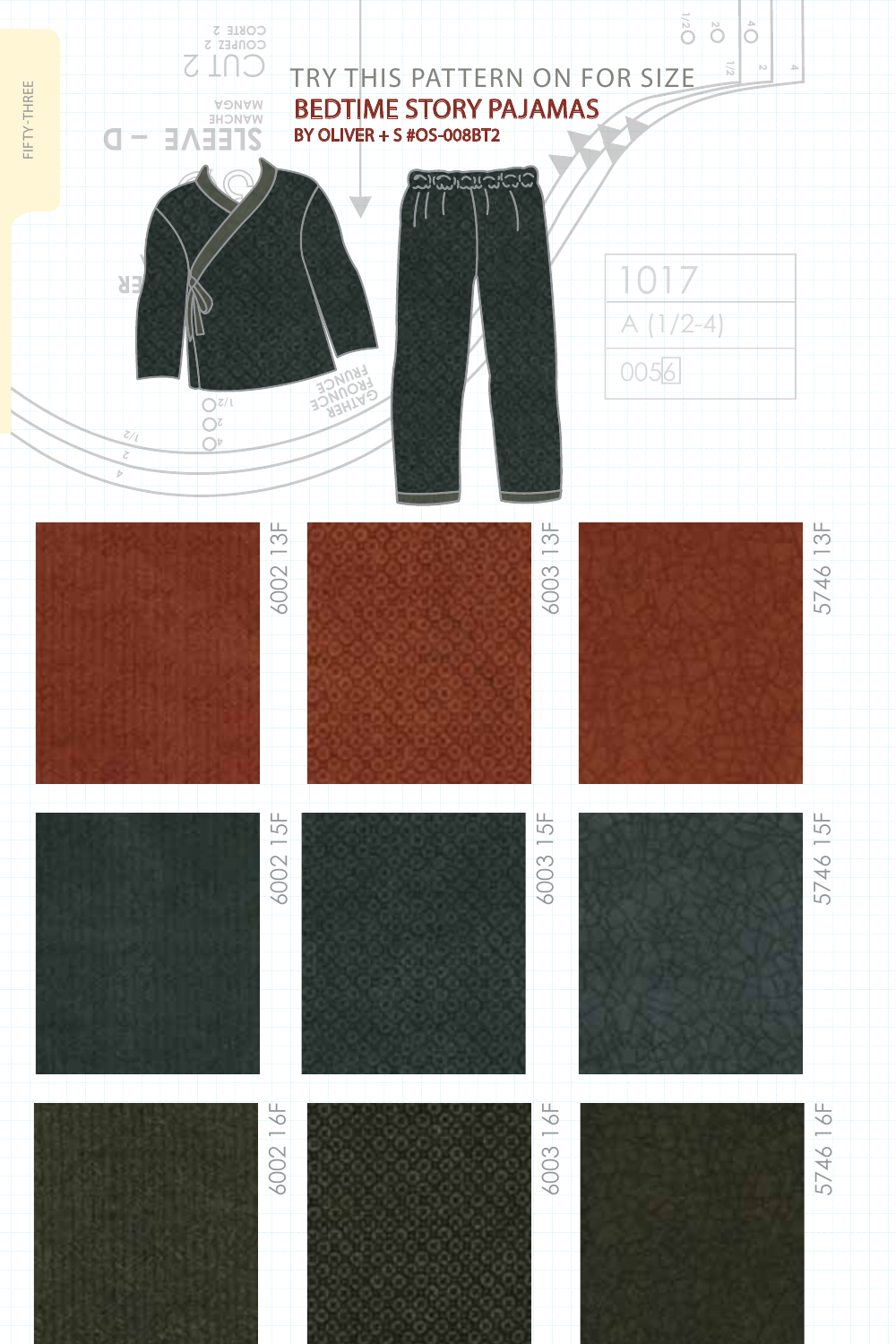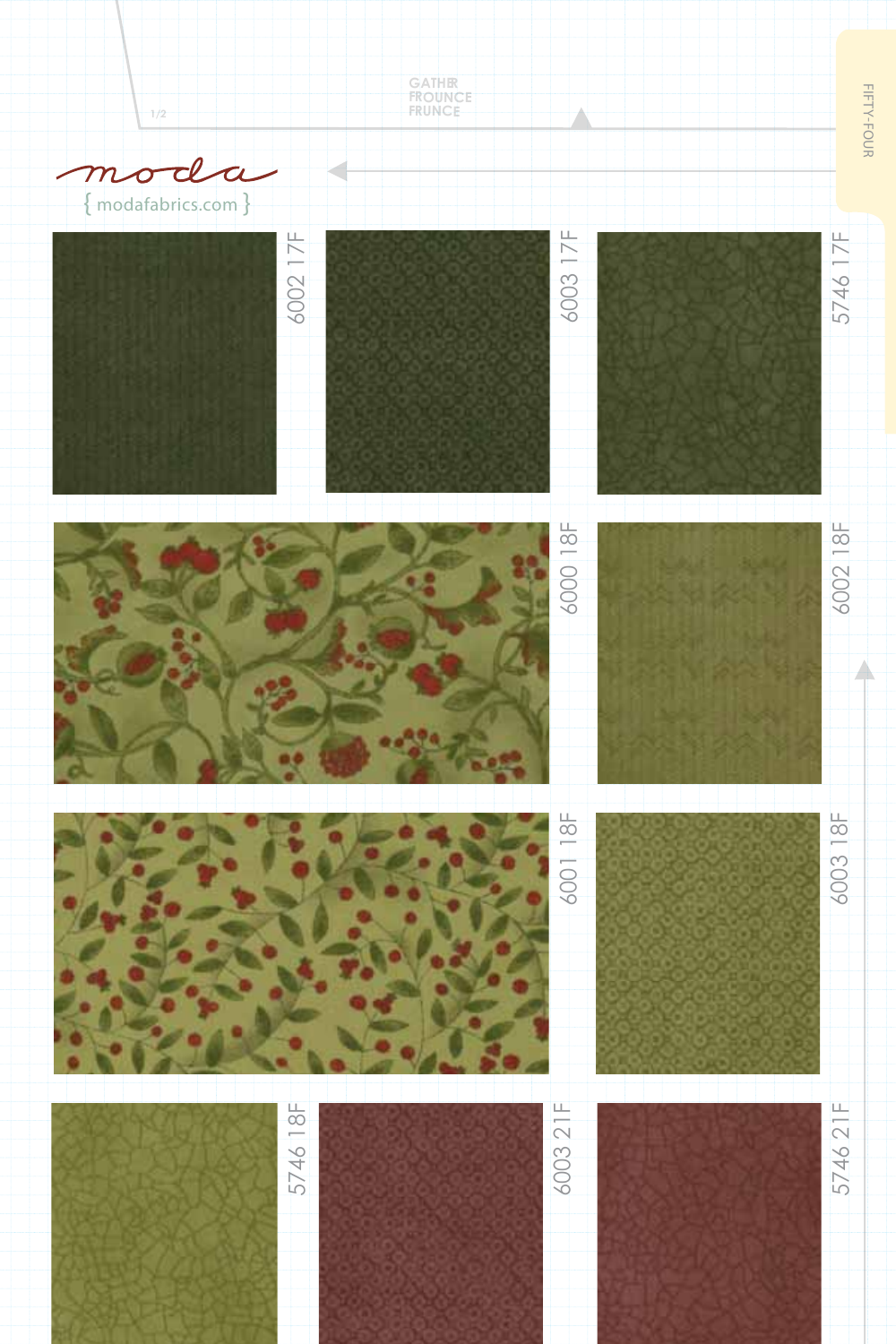|            | PLACE ON FOLD                                      |                   |                                                                                                   |          |                                     |          |
|------------|----------------------------------------------------|-------------------|---------------------------------------------------------------------------------------------------|----------|-------------------------------------|----------|
| FIFTY-FIVE | 4 - TODDLER<br>S/TAILLES/TALISA<br>1/2, 1, 2, 3, 4 | $\widehat{\odot}$ | ELASTVANKLE – A, B, C<br>GUIDE POUR ELASTIQUE POUR CHEVILLE<br>GUIA PARA EL ELASTICO PARA TOBILLO |          | CUT 2<br>COUPEZ 2<br><b>CORTE 2</b> |          |
|            |                                                    |                   |                                                                                                   | 6000 23F |                                     | 5746 23F |
|            |                                                    | 6001 23F          |                                                                                                   | 6002 23F |                                     | 6003 23F |
|            |                                                    | 5746 20F          |                                                                                                   | 6001 20F |                                     | 6003 20F |
|            |                                                    | 6002 20F          |                                                                                                   |          |                                     | 6000 20F |

seale

Neo